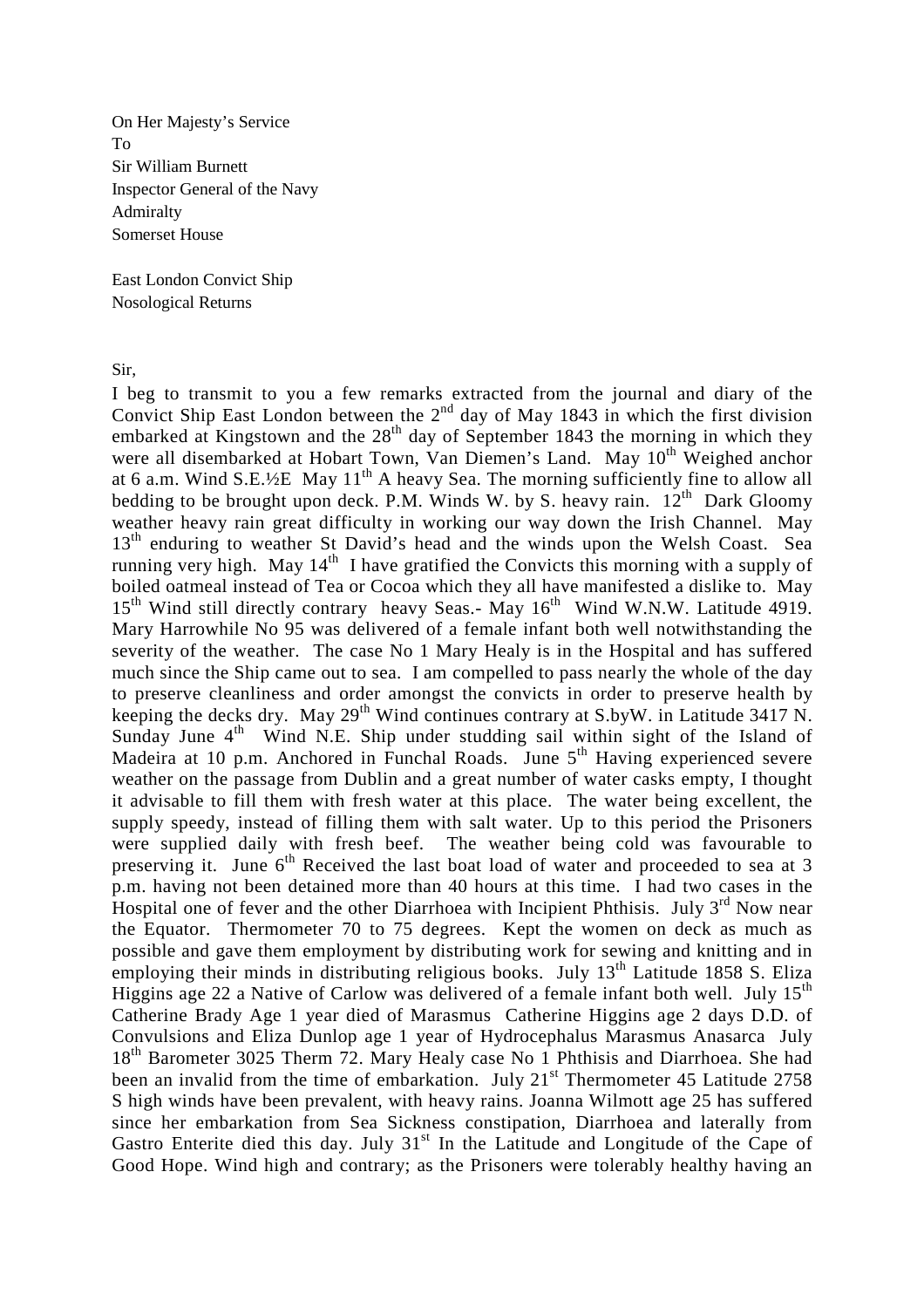abundance of water on board, I was desirous of completing the voyage as soon as possible the Barometer 3038 Thermometer 62 Latitude 3512 S Bridget Carey embarked with Scrofular had an attack of Diarrhoea, Anasacra and died this day. August  $1<sup>st</sup>$  Spoke to the Royal Saxon a ship heading towards the Cape, I fear that in attempting to touch at the Cape will cause a great detention to us – the winds being so contrary. August  $3^{rd}$ Weather dark and cloudy. I beg leave to observe that I was employed the whole day keeping the decks dry and well ventilated having the Windsails constantly employed and four clean swing stoves sent below every day. I can imagine it to be possible to keep the deck of the Male Convict Ship as the lower deck of a ship of the Line but the females will wet the deck at night requiring my attention at the earliest hour possible in the morning to dry scrape the deck and to get all bedding on deck as soon as possible. My presence amongst them was understandably required for that purpose. August 3 Catherine Murray age 40 died of Gastro Enterite and Diarrhoea. These cases would not bear the lancet, a large Supply of Leeches to be indispensible if possible to be kept alive during so long a passage. August  $4<sup>th</sup>$  Mary Spillane age 70 died of old age, debility Anasacra and Ascetis had been under treatment from the time of embarkation. August  $22<sup>nd</sup>$  Latitude 3858 S Longitude 60 E Margaret Cowan age 40 died of Gastro Enterite, Diarrhoea, Anasacra and effusion on the surface of the Pleura. Thermometer 56 Barometer 3030 constant attention required to keep up the heat at the same time ventilation my Hospital comforts as Rice Sago & began to get wine supplied my patients liberally from the cabin. August  $23<sup>rd</sup>$  Alice Brady, a tedious case of continual fever in the early part of the voyage, was in Hospital from the  $28<sup>th</sup>$  day of May to July  $2<sup>nd</sup>$ . Latitude 354 S Vide Journal case 4 subsequently seized with Gastro Enterite Aug  $20<sup>th</sup>$ died Aug 23rd in a state of great exhaustion. Ann Rae age 33 a native of Autrim long in the Belfast Hospital. Syphilis, Erysipelis Ophthalmia suffered in this ship from retention of urine subsequently of paralysis died August  $25<sup>th</sup>$ . Lat 390 S Longitude 6728 E A heavy gale at this time. Thermometer 61 Aug 28 Lat 3847 S Longitude 77.47 E high wind with seas, Island of St Paul in sight, Ann Gannon age 23 Gastro Enterite, Diarrhoea and symptoms of Scurvy began to ???? ???? died today. August  $29<sup>th</sup>$  Cath Manly age 39 an old chronic hepatic affection Ascetis with Anasacra having yielded to mercurial treatment in the early pass? now with Gastro Enterite and Diarrhoea. August  $30<sup>th</sup>$  Ellenor Curreen age 40 Gastro Enterite, Diarrhoea Sept  $6<sup>th</sup>$  Ellenor Cooney age 36 Gastro Enterite, Diarrhoea and Scurvy. The sweeping of the deck where the Prisoners were located was now the great object of my care and attention by mustering there daily allowing them a moderate supply of wine, lemonade, checking salt provisions and substituting preserved meat with rice and fresh soup. Rose Quinn, Syphilis suppuration of Pleura Gastro Enterite was under my care nearly the whole of the voyage died in a state of great exhaustion. September 9<sup>th</sup> Latitude 4144 Long 119.50 E. Mary Farrell age 20 years having suffered nearly the whole of the voyage from Sea Sickness, Gastro Enterite Diarrhoea & Incipient Phthisis died today. Sept  $10<sup>th</sup>$  Rose Carroll age 22 years Latitude 4200 Longitude 123.36 E Thermometer 51, died today, Gastro Enterite Diarrhoea, Scurvy. Sept 13<sup>th</sup> Latitude 4330 Longitude 131.4 E Thermometer 55 Died Ann Read age 33 Opthalmia, Cynanche Gastro Enterite, Diarrhoea laterally Scurvy. Had been under treatment during the whole of the voyage, died today in a state of exhaustion. Mary Gilbride, Susan Whittle,  $1^{st}$  age 25,  $2^{nd}$  21 the same diseases, on arrival of the East London at Hobart Town.

I have requested of His Excellency, The Governor of the Colony that an inquiry should be minutely entered into and that my journal and diary should be strictly scrutinized for your satisfaction touching the great mortality on board, the causes that led to it and the modes used by me to prevent it. I fear that the members of that board did not enter